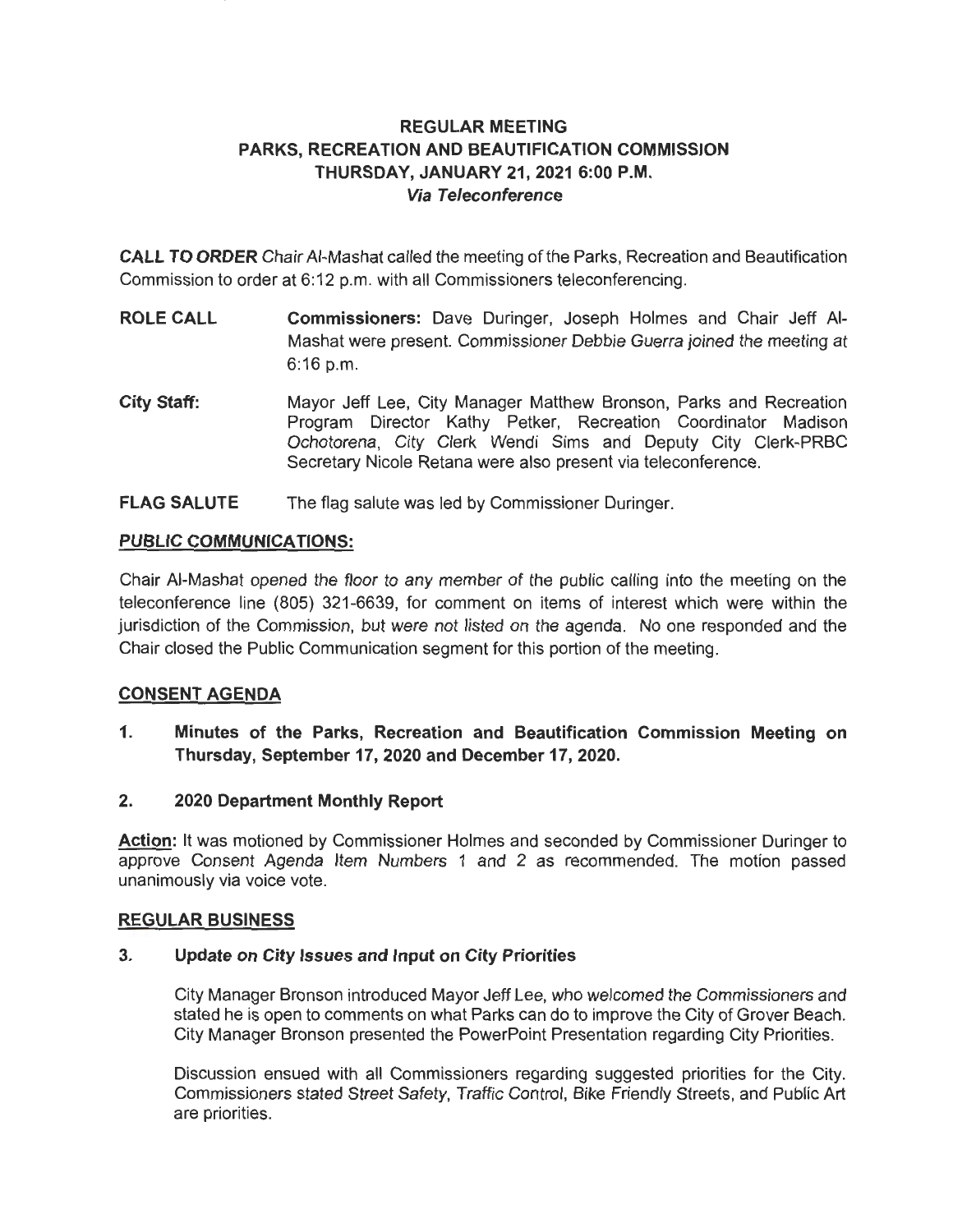Chair AI-Mashat opened public comment on this matter. No public comments were received at this time and Chair AI-Mashat closed public comment.

City Manager Bronson commented he appreciated the diversity of comments, discussed the survey on our City Website and upcoming January 28<sup>th</sup> meeting via Zoom.

Mayor Lee thanked all Commissioners for their service.

**Action:** Received information and provided input on priorities to be shared with the City Council.

## **4. 16th Street Park New Playground Equipment Design Concepts**

Parks and Recreation Program Director Petker presented the staff report via a PowerPoint presentation discussing the 10 design concepts available for the new playground equipment at the 16<sup>th</sup> Street Park.

Discussion ensued with all Commissioners on the cost, ADA options, colors and adding additional equipment to the designs. Commissioners gave consensus on option 2, Park and Play Structure with the addition of a swing set.

## Action: Reviewed proposed design concepts for new playground equipment at the 16<sup>th</sup> **Street Park and direct staff to bring to City Council their consensus of Option 2 for the design.**

### **COMMISSION COMMUNICATIONS**

Commissioner Duringer stated he will be resigning from the Commission due to moving out of the City of Grover Beach.

Commissioner AI-Mashat discussed issues with tree removal.

### **STAFF COMMUNICATION**

Parks and Recreation Director Petker provided information on the Parks and Recreation Department's operational changes due to the COVID-19 pandemic.

Recreation Coordinator Ochotorena discussed the City's upcoming virtual events; #Sharethelove; Arbor Day; and the 5K Fun Run.

### **PUBLIC COMMUNICATION**

None.

**At 7:35 p.m.,** Commissioner Holmes exited the meeting.